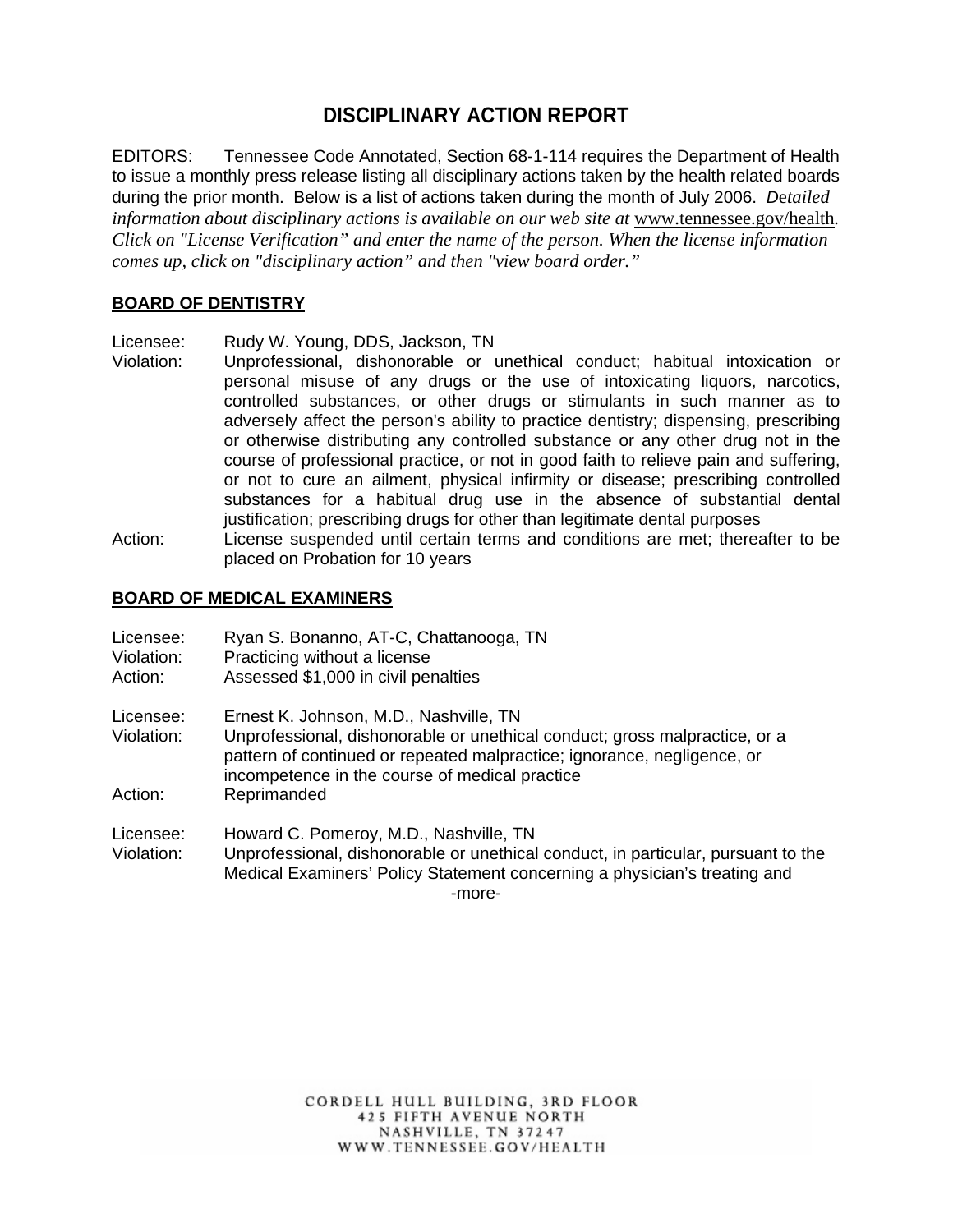| Action:                            | prescribing medications to his or her immediate family members; dispensing,<br>prescribing or otherwise distributing any controlled substance or any other drug<br>not in the course of professional practice, or not in good faith to relieve pain and<br>suffering, or not to cure an ailment, physical infirmity or disease, or in amounts<br>and/or for durations not medically necessary, advisable or justified for a<br>diagnosed condition, and in particular rules concerning the documenting or<br>treatment with controlled substances<br>License placed on Probation for five years; must complete an Assessment; must<br>obtain the advocacy of the Tennessee Medical Foundation; must complete<br>continuing education; assessed \$5,040 in civil penalties and assessed case<br>costs |
|------------------------------------|------------------------------------------------------------------------------------------------------------------------------------------------------------------------------------------------------------------------------------------------------------------------------------------------------------------------------------------------------------------------------------------------------------------------------------------------------------------------------------------------------------------------------------------------------------------------------------------------------------------------------------------------------------------------------------------------------------------------------------------------------------------------------------------------------|
| Licensee:<br>Violation:<br>Action: | Robert J. Pomphrey, M.D, Gleason, TN<br>Unprofessional, dishonorable or unethical conduct<br>Reprimanded; assessed \$1,500 in civil penalties; assessed case costs; must<br>meet certain terms and conditions                                                                                                                                                                                                                                                                                                                                                                                                                                                                                                                                                                                        |
| Licensee:<br>Violation:<br>Action: | Joyce Ann Rawls, M.D., Macon, GA<br>Out of State Action<br>Reprimanded; must complete continuing education; assessed case costs                                                                                                                                                                                                                                                                                                                                                                                                                                                                                                                                                                                                                                                                      |
| Licensee:<br>Violation:            | Cynthia Shearer, M.D., Nashville, TN<br>Engaging in the practice of medicine when mentally or physically unable to do so<br>safely                                                                                                                                                                                                                                                                                                                                                                                                                                                                                                                                                                                                                                                                   |
| Action:                            | License Suspended (final resolution of previous summary suspension)                                                                                                                                                                                                                                                                                                                                                                                                                                                                                                                                                                                                                                                                                                                                  |
| Licensee:<br>Violation:<br>Action: | William D. Shippen, Jr., M.D., Clarksville, TN<br>Unprofessional, dishonorable or unethical conduct<br>License placed on Probation for the term of his Tennessee Medical Foundation<br>contract; assessed \$2,500 in civil penalties; and assessed case costs                                                                                                                                                                                                                                                                                                                                                                                                                                                                                                                                        |

### **BOARD OF NURSING**

| Licensee:<br>Violation:<br>Action: | Yolanda Adair, LPN, Nashville, TN<br>Addicted to alcohol or drugs to the degree of interfering with nursing duties;<br>unprofessional conduct; use of any intoxicating beverage or the illegal use of any<br>narcotic or dangerous drug while on duty; being under the influence of alcoholic<br>beverages or under the influence of drugs which impair judgment while on duty<br>License Revoked; assessed \$2,000 in civil penalties; and assessed case costs |
|------------------------------------|-----------------------------------------------------------------------------------------------------------------------------------------------------------------------------------------------------------------------------------------------------------------------------------------------------------------------------------------------------------------------------------------------------------------------------------------------------------------|
|                                    |                                                                                                                                                                                                                                                                                                                                                                                                                                                                 |
| Licensee:<br>Violation:            | Donna Greenland, RN, Millington, TN<br>Unprofessional conduct; unauthorized use or removal of narcotics, drugs,<br>supplies or equipment from any work place location; engaging in acts of<br>dishonesty related to the practice of nursing                                                                                                                                                                                                                     |
| Action:                            | License Revoked; assessed \$2,000 in civil penalties; and assessed case costs                                                                                                                                                                                                                                                                                                                                                                                   |
| Licensee:                          | Rosa L. Hatch, LPN, Bolivar, TN                                                                                                                                                                                                                                                                                                                                                                                                                                 |
| Violation:                         | Unfit or incompetent by reason of negligence, habits or other cause;<br>unprofessional conduct; use of any intoxicating beverage or the illegal use of any<br>narcotic or dangerous drug while on duty; being under the influence of alcoholic<br>beverages or under the influence of drugs which impair judgment while on duty                                                                                                                                 |
| Action:                            | License Revoked; assessed \$1,000 in civil penalties; and assessed case costs<br>-more-                                                                                                                                                                                                                                                                                                                                                                         |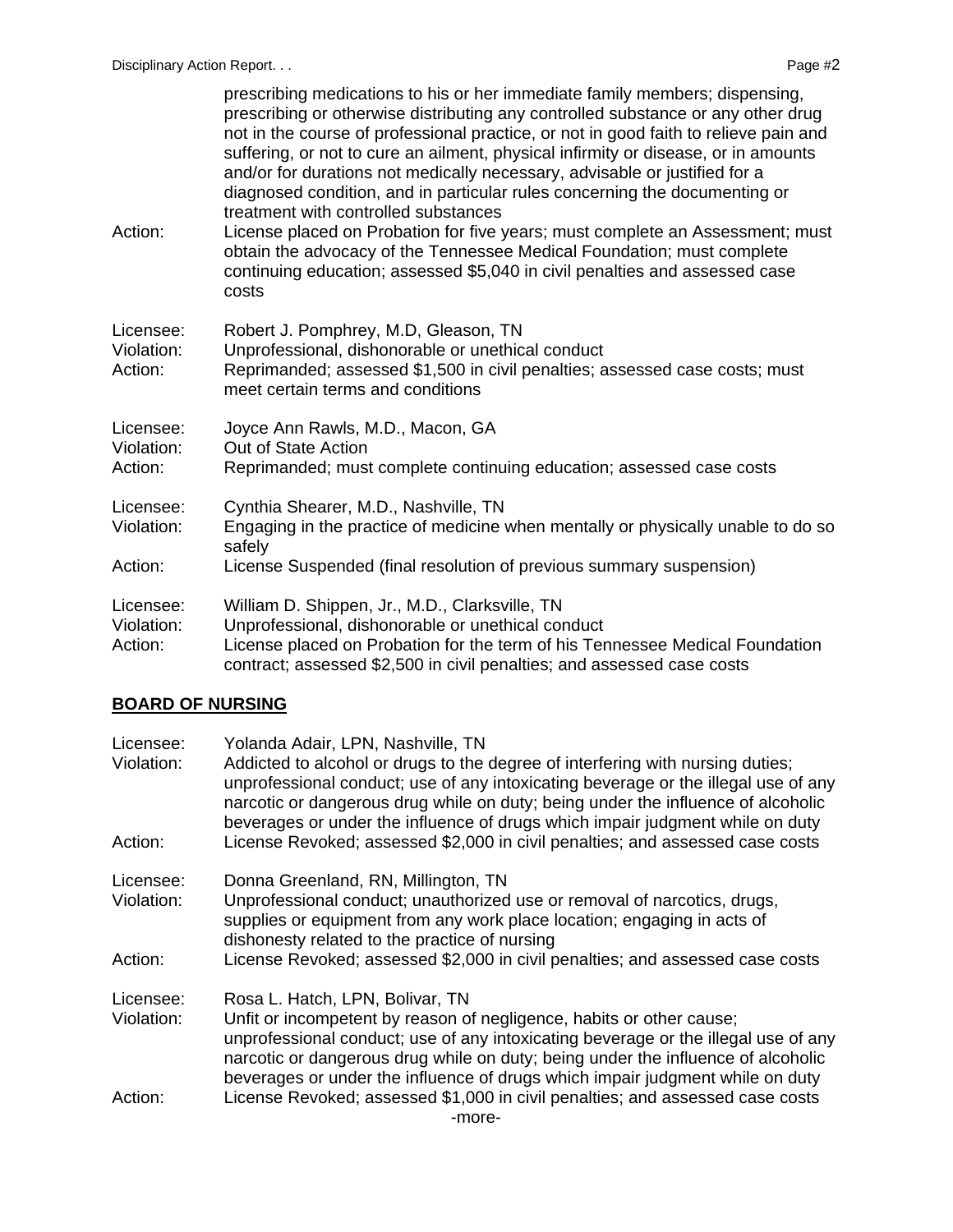| Licensee:<br>Violation:<br>Action: | Tammy P. Herron, RN, Ripley, TN<br>Unfit or incompetent by reason of negligence, habits or other cause;<br>unprofessional conduct; making false or materially incorrect, inconsistent or<br>unintelligible entries in any patient records pertaining to the obtaining, possessing<br>or administration of any controlled substance; unauthorized use or removal of<br>narcotics, drugs, supplies or equipment from any work place location; engaging<br>in acts of dishonesty which relate to the practice of nursing<br>License Suspended for two years; to be followed by Probation for five years                                                                                                                                                                                                                                                                                                                       |
|------------------------------------|----------------------------------------------------------------------------------------------------------------------------------------------------------------------------------------------------------------------------------------------------------------------------------------------------------------------------------------------------------------------------------------------------------------------------------------------------------------------------------------------------------------------------------------------------------------------------------------------------------------------------------------------------------------------------------------------------------------------------------------------------------------------------------------------------------------------------------------------------------------------------------------------------------------------------|
| Licensee:<br>Violation:<br>Action: | Laura E. (Thompson) Lancaster, RN, Knoxville, TN<br>Violation of board order<br>License Revoked; assessed \$500.00 in civil penalties; and assessed case costs                                                                                                                                                                                                                                                                                                                                                                                                                                                                                                                                                                                                                                                                                                                                                             |
| Licensee:<br>Violation:            | Sandra J. Matthews, RN, Ashland City, TN<br>Guilty of fraud or deceit in procuring or attempting to procure a license to practice<br>nursing; guilty of a crime; violation of a board order                                                                                                                                                                                                                                                                                                                                                                                                                                                                                                                                                                                                                                                                                                                                |
| Action:                            | License Revoked; assessed \$1,500 in civil penalties; and assessed case costs                                                                                                                                                                                                                                                                                                                                                                                                                                                                                                                                                                                                                                                                                                                                                                                                                                              |
| Licensee:<br>Violation:<br>Action: | Pamela C. Rice, RN, Nashville, TN<br>Guilty of a crime; unfit or incompetent by reason of negligence, habits or other<br>cause; unprofessional conduct; failure to maintain a record for each patient which<br>accurately reflects the nursing problems and interventions for the patient; making<br>false or materially incorrect, inconsistent or unintelligible entries in any patient<br>records pertaining to the obtaining, possessing or administration of any controlled<br>substance; unauthorized use or removal of narcotics, drugs, supplies or<br>equipment from any work place location; use of any intoxicating beverage or the<br>illegal use of any narcotic or dangerous drug while on duty; being under the<br>influence of alcoholic beverages or under the influence of drugs which impair<br>judgment while on duty<br>License Revoked; assessed \$5,000 in civil penalties; and assessed case costs |
| Licensee:<br>Violation:<br>Action: | Marsha Scott, LPN, Lexington, TN<br>Guilty of a crime; unprofessional conduct<br>License Revoked; assessed \$2,000 in civil penalties                                                                                                                                                                                                                                                                                                                                                                                                                                                                                                                                                                                                                                                                                                                                                                                      |
| Licensee:<br>Violation:<br>Action: | Denise A. Taylor, LPN, Surgoinsville, TN<br>Guilty of a crime; unprofessional conduct; out of state action<br>License Revoked; assessed \$2,000 in civil penalties; and assessed case costs                                                                                                                                                                                                                                                                                                                                                                                                                                                                                                                                                                                                                                                                                                                                |

# **BOARD OF EXAMINERS IN PSYCHOLOGY**

Licensee: Deborah J. Adams, Unlicensed, Madison, TN Violation: Unprofessional, dishonorable or unethical conduct; practicing without a license Action: Assessed \$54,000 in civil penalties; and assessed case costs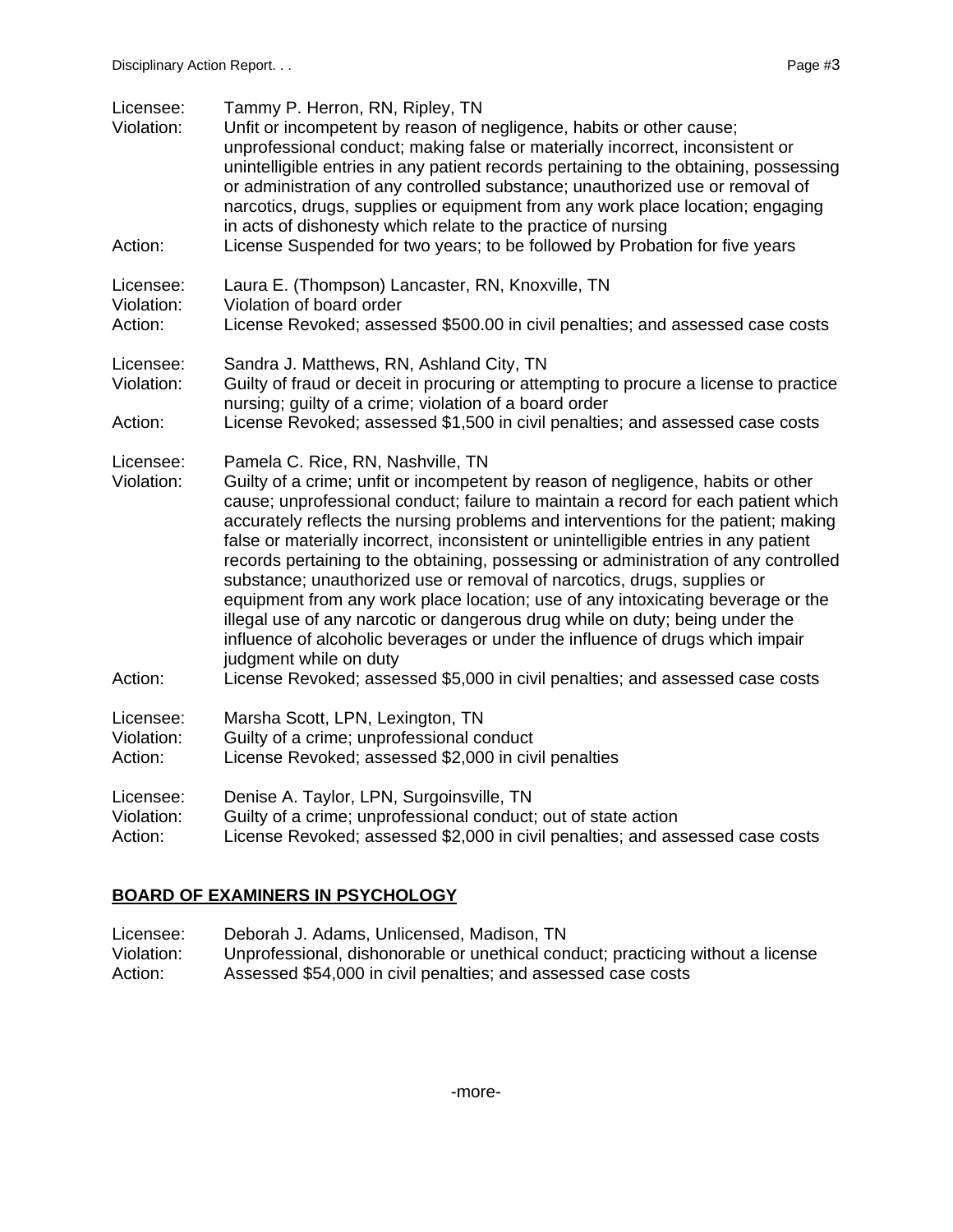### **BOARD OF RESPIRATORY CARE**

Licensee: Linda Waldrop, RCA, Hornsby, TN

- Violation: Immoral, unethical, unprofessional or dishonorable conduct; habitual intoxication or personal misuse of narcotics, controlled substances or any other drugs or the use of alcoholic beverages or stimulants in such a manner as to adversely affect the person's ability to practice respiratory care
- Action: License Revoked; assessed \$1,000 in civil penalties; and assessed case costs

#### **BOARD OF EMERGENCY MEDICAL SERVICES**

Licensee: Mell James, EMT-P, Clarksville, TN

- Violation: Failure to report patient care which accurately reflects the evaluation and treatment of each patient; abandoning or neglecting a patient requiring emergency care, following assumption of duty
- Action: Reprimanded; license placed on Probation for six months; must complete continuing education

### **JUNE 2006 ABUSE REGISTRY PLACEMENTS**

| Individual:                      | Tiffany Bates, Housekeeper, Memphis                                                                     |
|----------------------------------|---------------------------------------------------------------------------------------------------------|
| Abuse:                           | Misappropriation                                                                                        |
| Action:                          | Placed on Abuse Registry                                                                                |
| Individual:                      | Roberta Branam, unlicensed operator, LaFollette                                                         |
| Abuse:                           | <b>Gross Negligence</b>                                                                                 |
| Action:                          | Placed on Abuse Registry                                                                                |
| Individual:                      | Stacey Renee Cox, RN, Nashville                                                                         |
| Abuse:                           | Theft/Misappropriation                                                                                  |
| Action:                          | Placed on Abuse Registry                                                                                |
| Individual:                      | Cedric Grave, Direct Care Staff, Jackson                                                                |
| Abuse:                           | Neglect                                                                                                 |
| Action:                          | <b>Placed on Abuse Registry</b>                                                                         |
| Individual:                      | JoAnna Hooks, Home Manager, Jamestown                                                                   |
| Abuse:                           | Misappropriation                                                                                        |
| Action:                          | Placed on Abuse Registry                                                                                |
| Individual:                      | Yolanda Kamacho, Direct Care Staff, Clarksville                                                         |
| Abuse:                           | Physical                                                                                                |
| Action:                          | <b>Placed on Abuse Registry</b>                                                                         |
| Individual:<br>Abuse:<br>Action: | Tarsha Lashell Lilly, CNA, Memphis<br>Physical<br><b>Placed on Abuse Registry</b><br><b>CNA Revoked</b> |